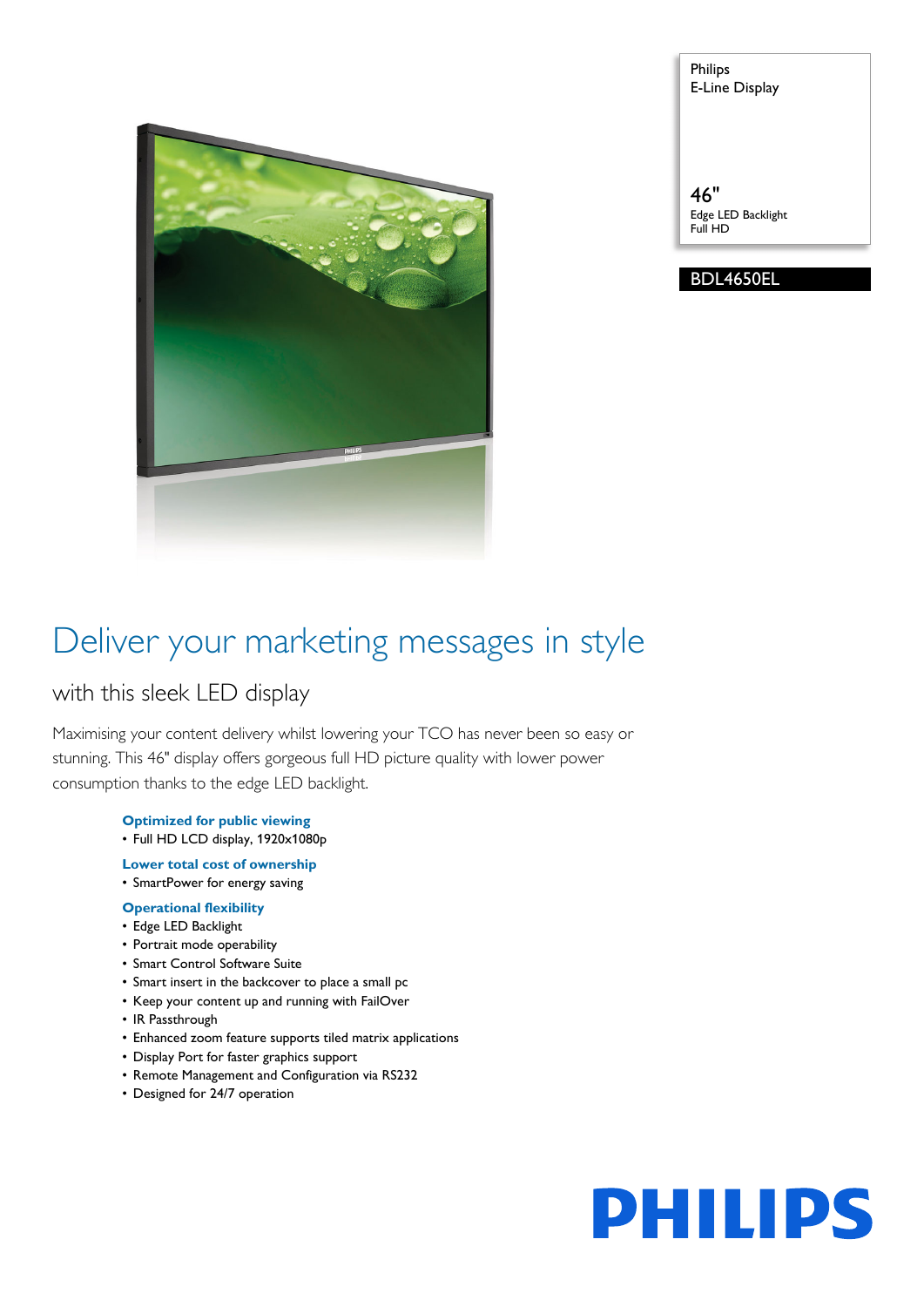# **Highlights**

# **Edge LED Backlight**

Experience an even dispersion of light with cutting edge LED technology. White LED's (light emitting diodes) are positioned around the rim of the panel to give a more even spread of light. This results in even lower power consumption, less heat to dissipate, and a true, uniform color range.

# **Smart Control**

Control and manage all of the signage displays on your network with this powerful software tool which allows you to change the settings of your display centrally via an RJ45 or RS232 connection. Smart Control allows you to set the video input, modify the color settings, set the display's ID when creating video walls and even diagnose each display's status, giving you all the power you need to manage your displays from one central location.

# **Smart Insert**

Professional PC's are part of most public signage installations. Quite often they increase the overall depth to the display and cause a lot

of cable clutter. So we have designed this display with Smart insert in the back cover which is ideal for the integration of a professional small form factor PC. On top of that, the cable management system offers a great solution to keep your cables neat and professional looking.

# **SmartPower**

The backlight intensity can be controlled and pre-set by the system to reduce the power consumption by up to 50%, which saves substantially on energy costs.

# **FailOver**

Keeping your content up and running is critical for demanding commercial applications. While it is unlikely you will face a content disaster, FailOver provides content protection with a revolutionary technology that plays back-up content on screen in the event of a media player failure. FailOver automatically kicks in when the primary input fails. Simply select a primary input connection and a FailOver

connection and your ready for instant protection.

BDL4650EL/00

# **Zoom function for tiled matrix**

The internal zoom function enables easy implementation of a video wall matrix, without the need for expensive external equipment. Capable of many different configurations, creating a stunning video wall has become simplicity itself.

# **IR Passthrough**

Control all displays in your signage network through one single remote control, via the primary display. Simple and convenient, this means you don't have to worry about other displays changing configuration settings when using your remote control unit.

# **Display Port**

Enjoy crystal clear images with the highbandwidth graphics support of the Display Port. As well as transmitting full high-definition video the Display Port will also transmit audio, thus eliminating the need for extra cables.